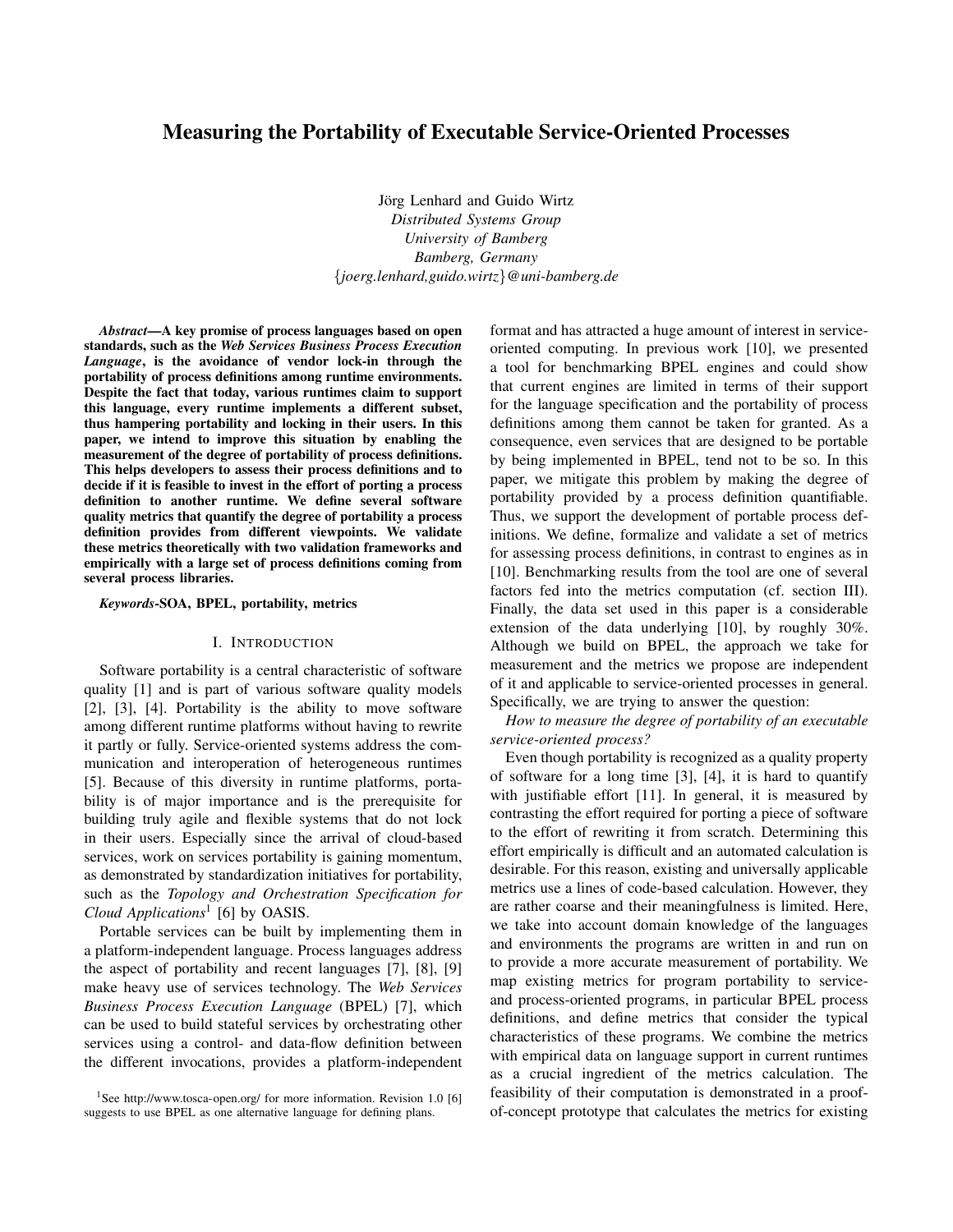programs. Finally, we assess the validity of the metrics from a theoretical point of view using two validation frameworks [12], [13] and complement the validation with an evaluation of four process libraries.

In the next section, we outline related work. Thereafter, we present our methodology and formal definitions of the metrics. Next, they are validated theoretically and empirically. Finally, we present areas of future work.

# II. RELATED WORK

Process definition languages and BPEL [7] have attracted a lot of interest in service-oriented systems during the last decade. Related work separates in three areas: i) work on process languages, executable or not, for building and porting process-oriented programs, ii) approaches that address portability issues of BPEL programs specifically, and iii) metrics for measuring properties of service-oriented systems and portability of software in general.

# *A. Related Process Languages*

Considerable effort has been put into XML-based process languages like BPEL. Notable competitors are the *XML Process Definition Language* 2.2 (XPDL) [9] and the *Business Process Model and Notation* 2.0 (BPMN) [8]. Enabling the portability of processes among editors and runtimes is the very reason for these languages to provide an XML serialization format. Each of them has specific areas of focus. We must emphasize that our focus here is executable process definitions; that is actually executable programs.

The focus of XPDL is the storage and interchange of process models. This means, it is specifically tailored to porting process models between tools of different vendors. However, its main purposes are documentation, monitoring, and simulation [9, p. 10] and not primarily execution. For that reason, and a lack of runtimes that use XPDL as execution language, we address BPEL instead of XPDL. Basically, the same applies to BPMN, as its main focus is visualization and communication. BPMN does provide an XML serialization format and addresses execution semantics of process definitions in its current revision 2.0, but actual BPMN runtimes are not yet widely available<sup>2</sup> . BPEL has been in place for several years longer which means that a larger set of runtimes is available and, as indicated by interoperability issues in recent BPMN runtimes [14], these have reached a higher state of maturity. This maturity makes the observation of portability problems, which despite the time still exist, more valuable.

Although we operationalize the approach for measuring portability in this paper with BPEL, it is languageindependent. So, it can be tailored to BPMN or XPDL, given that these languages become of major importance for building directly executable service-oriented processes.

## *B. Approaches Addressing Portability Issues in BPEL*

The BPEL specification is an informal standard specification and as a consequence, it is not completely free of ambiguities. According to [15], this is a major reason for why portability issues do exist. [15] try to tackle this problem by providing a formal definition for BPEL that refines ambiguous aspects. The formalization is accomplished by a formal language called B*lite*. This language can be compiled to executable BPEL for a specific engine [15]. This approach of pre-compilation can preempt portability problems. However, the user of such an approach needs to learn another language besides BPEL. Here, we do not try to preempt portability issues, but instead to quantify them. We do not define a new language, but propose metrics for calculating the effort required to port code.

An alternative approach, taken by [16], is to consider the implementation of the standard in practice for improving the standard specification itself. Problems of ambiguity in the specification can be resolved by adopting the interpretation a majority of runtimes use in practice. Although we consider the way runtimes implement the standard in practice here as well, it is not our intent to refine and change the specification, as in [16]. Instead, we determine which aspects of a process definition, although being standard-conformant, cause portability issues and quantify these issues.

#### *C. Services and Processes Metrics*

Service-oriented systems have been addressed by classical object-oriented metrics and evaluations. Examples are cohesion and coupling metrics coming from object-oriented design [17], [18]. Also performance metrics, such as throughput and response times [19], [20], have attracted a lot of interest. To the best of our knowledge, portability has not yet been measured for service-oriented systems.

An overview of the usage of metrics in business process modeling and execution can be found in [21]. Quality metrics for process models also build upon classical objectoriented metrics [22], relate to the static complexity of the model during build-time, or the dynamic complexity of the program during run-time [23]. Complexity metrics specifically tailored to BPEL also exist [24]. Measuring portability, however, has been neglected so far.

Portability is notoriously hard to measure in a quantitative fashion [11]. Original definitions of portability metrics [3], [4] are still valid today and indicated in international quality standards of the ISO/IEC series  $[25]$ <sup>3</sup>. This series also defines several subcharacteristics of portability, being *installability*, *replaceability*, and *adaptability*. Here, we limit

<sup>2</sup>An example of a BPMN runtime is Activiti. Most vendors, however, do not use BPMN as an execution language. Instead, they use it to visualize a process and map the visualization to another language for execution. Often, BPEL or a proprietary dialect of it are used as the execution platform. This approach is for example applied in ActiveVOS or Oracle SOA Suite.

<sup>&</sup>lt;sup>3</sup>ISO/IEC CD 25023 is intended to revise the preceding ISO/IEC standards that define quality metrics, ISO/IEC TR 9126-2:2003 and ISO/IEC TR 9126-3:2003, and at the time of writing is still under development.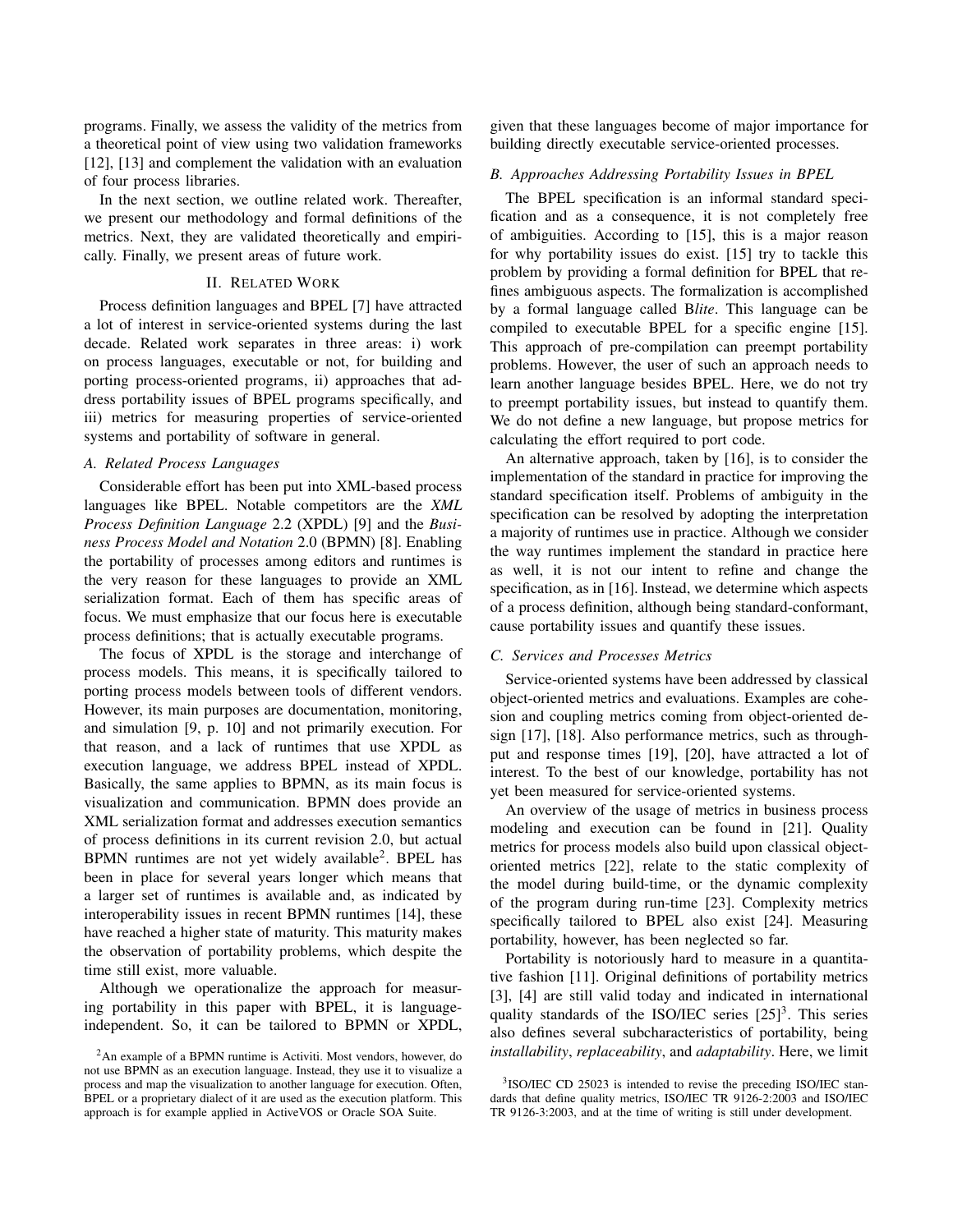the scope to the *direct portability* of program code among runtime environments, but the consideration of replaceability or adaptability of nondirectly portable code is complementary to our approach. Direct portability can be measured as the relation between the effort to port the software to a new platform and the effort to rewrite it newly from scratch. Although this approach of quantifying portability is not difficult to understand, the computation of the effort values is. Moreover, the quantification is language- and system-dependent, and requires a high degree of in-depth knowledge. For these reasons, the computation of existing portability metrics is often not feasible or, if performed in a high-level language-independent fashion, not very meaningful. Our contribution here is to provide several metrics that are specifically tailored to BPEL process definitions. The metrics are constructed based on language runtime benchmarks which increases their meaningfulness and relevance to practice.

# III. MEASURING PORTABILITY

The portability of a program is strongly tailored to the runtimes of that program. Only program elements that are supported by a majority, or all, runtimes can be considered to be portable. As a consequence, the measurement of the portability of executable process definitions should take the runtimes for said process definitions into account, and not base on a theoretical consideration of the problem only. If



Figure 1. Schema of Language Support

all runtimes available support all of the language elements available in the same manner with respect to semantics, then any compilable program will be portable to any runtime and there are no portability issues. Language runtimes for Java come close to this property, but for BPEL and serviceoriented process languages in general, the situation is rather different, as demonstrated in recent benchmarks [10]. There, each runtime typically supports a specific language subset, as outlined in Fig. 1, causing portability issues. On the one hand, there is a basic subset of the total language that is fully portable. On the other hand, several language elements are only portable in certain configurations or are limited to a subset of runtimes. The more runtimes support a language element, the more portable it can be considered.

The first step towards measuring the portability of a process is to calculate the degree of portability for each language element and its configuration. This degree can be identified by the number of runtimes that support an element (i.e., to determine the subset the element occupies in Fig. 1). The smaller the amount of runtimes supporting a language element, the harder it will be to port code that uses this element. To calculate this number for all language elements of BPEL, we performed a benchmark of the BPEL support of seven BPEL engines using the tool *betsy*<sup>4</sup> [26]. The benchmark comprises the engines ActiveBPEL, bpel-g, Apache ODE, OpenESB Sun BPEL Service Engine, Orchestra, EasyBPEL, and a proprietary engine from a major middleware vendor, whose identity we cannot disclose for licensing reasons. It produces a data set which lists for every language element of BPEL, whether it is supported by a given engine. It could also be beneficial to consider combinations of language elements, because certain combinations might result in added portability issues. So far however, we could not find such combinations and, therefore, consider only elements in isolation here. The benchmark is fully automated and reproducible, so this data can be replicated. This enables us to statically check BPEL process definitions for elements that are not supported by all engines, as discovered by the benchmark. The portability metrics we propose in the following section describe different aggregations of the support for every language element used in a process definition to a portability value for the overall process definition.

We have implemented a static checker, the *bpp* tool, that uses the results from the benchmark to automatically check BPEL code and calculate portability metrics<sup>5</sup>. The tool works similar to the testing tools of the Web Services Interoperability Organization. It uses a scheme of test assertions to statically check process definitions for problematic elements. Each test assertion defines a normative requirement that should be respected to achieve portability. There is one test assertion for every problematic language element or configuration thereof. Additionally, each assertion is associated with a *degree*  $(D<sub>ta</sub>)$ , which is a quantitative representation of its severity in terms of portability. The degree represents the number of engines that do *not* support the feature (i.e., language element or specific configuration thereof) an assertion is checking. That means, the degree identifies the position of the language element in Fig. 1. A high degree value means that the usage of the language element is an obstacle to portability. With this calculation, all engines are considered of equal practical importance, which is a questionable assumption. That way, the impact of experimental engines is larger than justified from their practical usage. As we lack independent data on engine

<sup>4</sup>Betsy is a conformance testing tool for BPEL. For more information, see https://github.com/uniba-dsg/betsy. The tool has also been used in [10]. The data underlying this paper is an extension of [10] by two engines.

<sup>&</sup>lt;sup>5</sup>See the project page https://github.com/uniba-dsg/bpp for more information and a description on how to use the tool.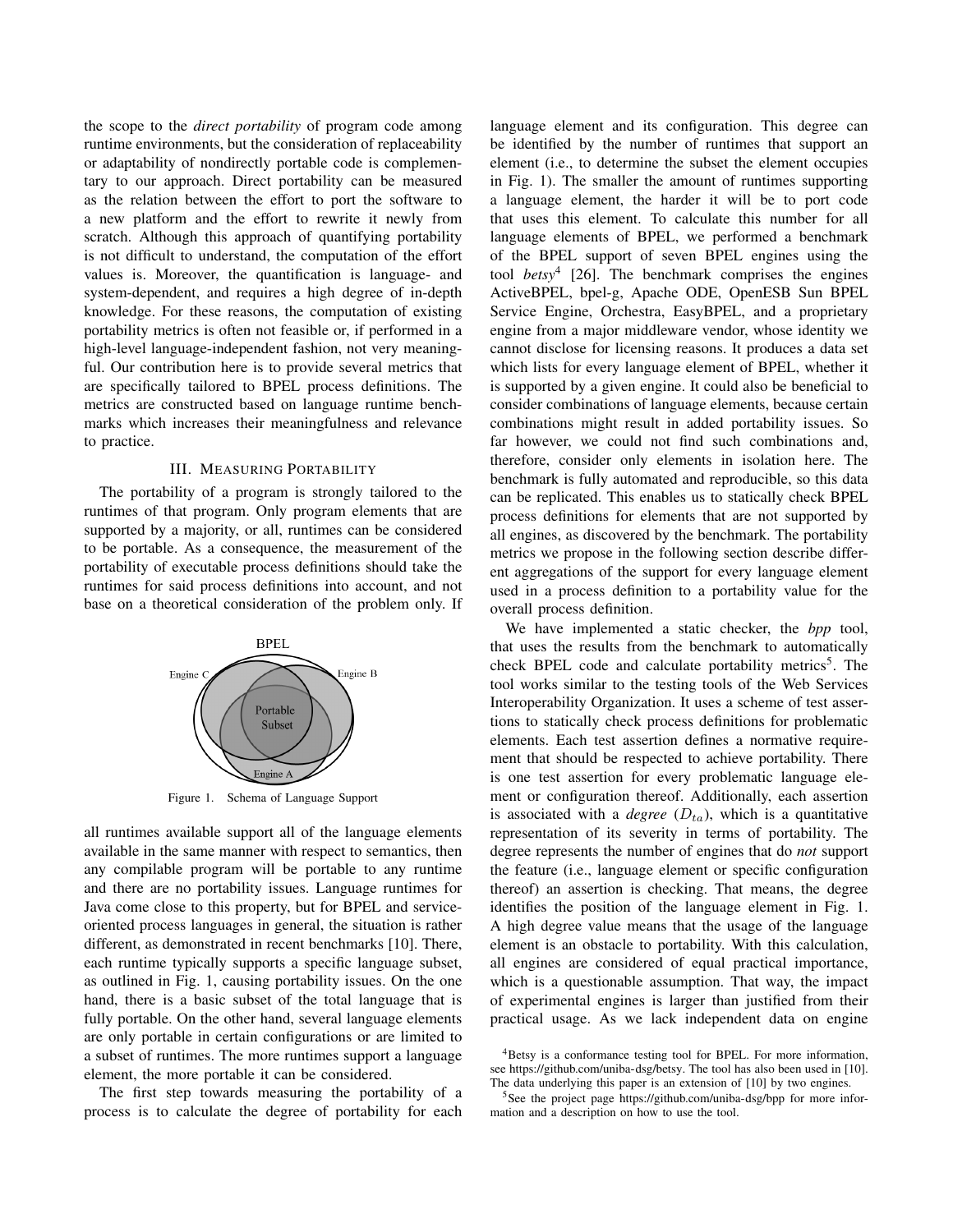usage, however, we cannot construct an objective weighting here. Therefore, we consider the equal weighting of all engines a reasonable compromise.

# IV. PORTABILITY METRICS

In the following sections, we present several metrics that measure the portability of BPEL process definitions from different viewpoints. These are a high-level view, typical for classical portability metrics, a process-oriented view and a service-oriented view. In combination, these metrics form a comprehensive framework for quantifying portability.

The scheme of calculating metrics explained in the previous section uses empirical data as a crucial ingredient for the weighting of the metrics. If this data, describing the language support in engines, changes, also the metrics values change. We claim that this is valuable, because it takes into account the evolution of runtimes which are the decisive factor for program portability, and produces more meaningful results than purely theoretically founded metrics.

### *A. Basic Portability Metric*

As discussed in related work (cf. section II-C), portability metrics quantify the relation between the *cost* or *effort* of porting software and rewriting it from scratch [11]. As such, a portability metric for service-oriented processes can be based on the following equation:

$$
M_{port}(p) = 1 - \frac{C_{port}(p)}{C_{new}(p)}
$$
(1)

 $M_{port}(p)$  is a metric that quantifies the degree of portability for a process definition  $p$ . A process definition can be characterized as a tuple of three sets,  $\langle E, A, S \rangle$ , where  $E$  is the set of elements of the process definition, A the set of activities, and S the set of communication activities. Activities are also elements, so  $A \subset E$  and also  $S \subset A$  applies. This distinction is necessary for the following metrics.  $C_{port}(p)$  is the cost of modifying the process definition so that it can run on another platform.  $C_{new}(p)$  is the cost of rewriting it completely for a new platform. Equation (1) is based on the assumption that the cost of a rewrite is always at least as high as the cost of modification. This implies that the metric value ranges in the interval of zero and one, where zero indicates no portability and one full portability. The difficulty in this equation is how to actually determine the cost. The different metrics presented here propose different ways of calculating these values. Realistically, the cost of porting or rewriting software is also dependent on the skill of the people carrying out this task. A precise effort prediction for a certain team, would require the extension of the metric with a multiplying factor that characterizes the skill of the team. Here, we abstract from this human aspect and omit such a multiplier.

A universally applicable way of calculating  $C_{port}(p)$  and  $C_{new}(p)$ , which we denote as the *basic* portability metric  $M_b$ , is to take into account the lines of code that have to be rewritten for porting the software (as indicated in [3], [4]). If it is to be redeveloped from scratch, all lines will have to be rewritten, so  $C_{new}(p)$  amounts to the total lines of code of the program.  $C_{port}(p)$  in turn amounts to the lines of code that have to be rewritten when porting it. As the number of lines that have to be rewritten for porting cannot be larger than the number of lines that do actually exist,  $C_{port}(p) \leq$  $C_{new}(p)$  always applies. In the most extreme case, where all lines are nonportable,  $C_{port}(p)$  will be equal to  $C_{new}(p)$ and consequently  $M_b(p) = 0$ , indicating no portability at all. In the other extreme, no line will have to be rewritten and  $M_b(p) = 1$ . The metric is undefined for an empty program, where  $C_{new}(p) = 0$ .

To automatically calculate  $C_{port}(p)$  and  $C_{new}(p)$  in this setting, one more assumption has to be made. The language under consideration is an XML dialect and as such abstracts from the notion of lines of code. Instead, XML elements are the crucial unit, identifying a single statement or instruction. For that reason, we base the calculations on XML elements instead of lines of code. For  $M_b$ ,  $C_{new}(p)$  refers to the total amount of elements in a process definition, denoted as  $N_{el}$ being the cardinality of set E, and  $C_{port}(p)$  to the number of elements from E for which problems could be detected.

#### *B. Weighted Elements Portability Metric*

 $M<sub>b</sub>$  transfers the classical abstract portability metric [11] to the area of XML-languages. However, it is not tailored to service-oriented or process-oriented programs and does not make full use of the empirical data at hand. To be precise, it only confronts the amount of fully portable elements of a process definition to all of them. Using the degree  $D_{ta}$  (cf. section III), it is possible to relativize this observation, resulting in a more accurate metric value. This is the principle underlying this and the following metrics.

The *weighted elements* portability metric  $M_e$  takes the degree  $D_{ta}$  of elements into account. Here, the cost of rewriting a process definition  $C_{new}$  is defined as follows:

$$
C_{new}(p) = N_{el} * N_{engines}
$$
 (2)

This cost is identical to the amount of elements  $N_{el}$  (as in the basic portability metric) multiplied with the number of engines under consideration  $N_{engines}$ . Effectively, every element is treated as if it is unsupported by any engine and has to be rewritten when being ported, resembling the worst case. The cost of porting  $C_{port}$  is defined as follows:

$$
C_{port}(p) = \sum_{i=1}^{N_{el}} C_{el}(el_i)
$$
\n(3)

The cost of porting  $C_{port}$  of a process definition  $p$  is the sum of the element cost  $C_{el}$  for each element  $el_i$  from E. The element cost  $C_{el}$  for an element  $el_i$  of process definition  $p$  is defined as follows: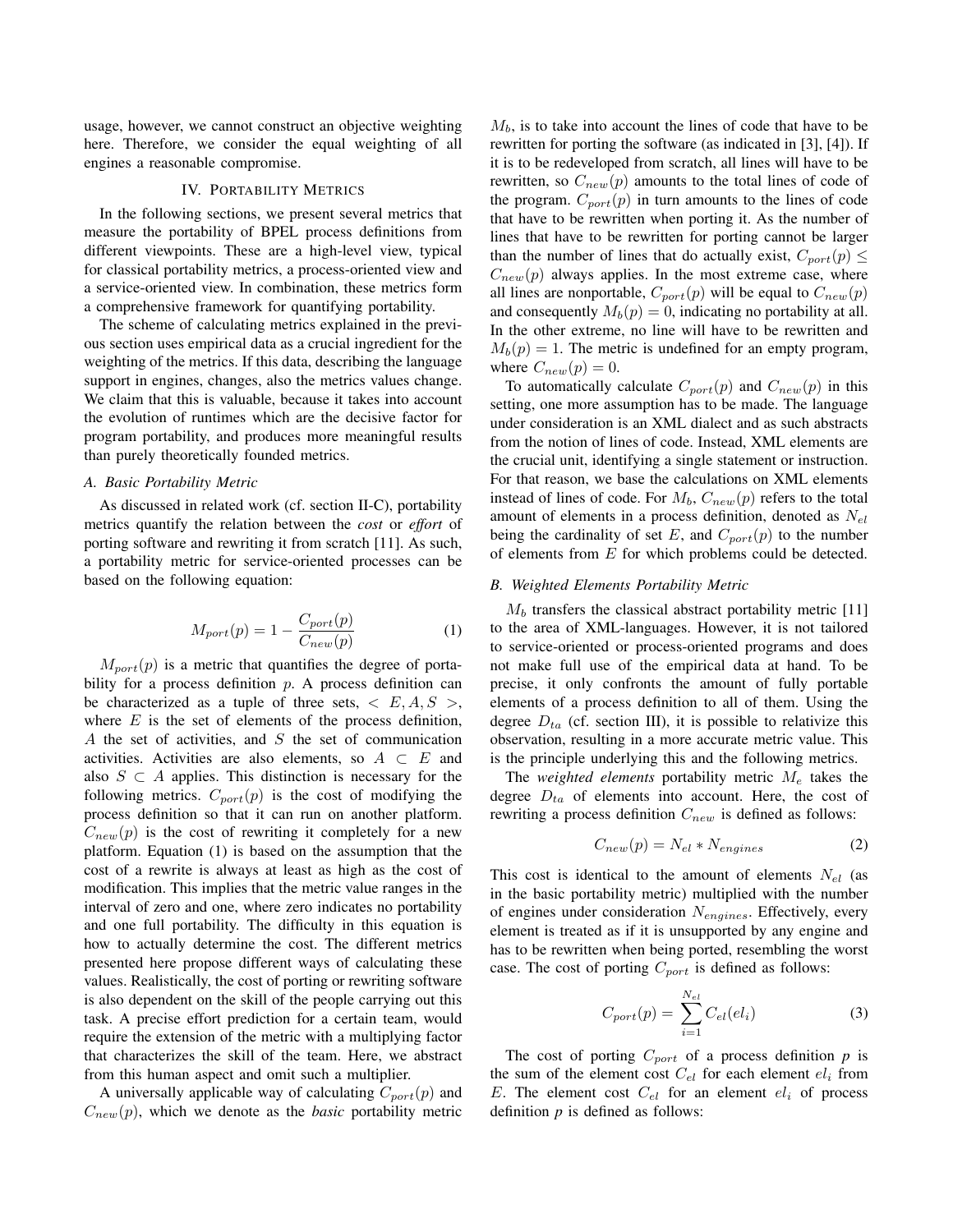$$
C_{el}(el_i) = \max_{j=1...N_{ta}} (V(ta_j, el_i) * D_{ta}(ta_j))
$$
 (4)

 $V(ta_i, el_i)$  denotes the testing function that returns 1 if  $el_i$  violates a test assertion  $ta_i$  and 0 otherwise.  $D_{ta}(ta_i)$ denotes the degree of the test assertion  $ta_j$  (i.e., the number of engines that do not support the feature tested by a test assertion  $ta<sub>i</sub>$ ). This means if an element  $el<sub>i</sub>$  does not violate  $ta_i$  (i.e.,  $V(ta_i, el_i) = 0$ ), the element cost for the combination of the two amounts to zero. If  $el_i$  violates the assertion, the element cost depends on the amount of engines that do not support the feature tested by the assertion. The more engines that support the feature, the less the cost of porting it will be. The lower the amount of engines, the higher the cost. The *max* function takes into account that a single element can violate multiple assertions. This can happen if there are multiple different problematic configurations of the element. An example of such an element in BPEL is the reply activity. The activity may be used to report a fault to a client of the process, by setting its faultName attribute and it may be linked to a receive activity by setting its messageExchange attribute. Both of these attributes are independent of each other, but not fully portable. We select the maximum of the degrees based on the assumption that the least portable part of the element will have the highest impact. This is a design decision and alternative schemes are possible. For instance, the degrees of all violations could be summed up and normalized. We tested several schemes for aggregating degrees when evaluating the metrics (cf. section V-C), but could not find significant differences in the metric values and therefore selected the simplest approach (i.e., the max function) here.

Summarizing the above discussion, the weighted elements metric  $M_e$  is calculated as follows:

$$
M_e(p) = 1 - \frac{\sum_{i=1}^{N_{el}} \max_{j=1...N_{ta}} (V(ta_j, el_i) * D_{ta}(ta_j))}{N_{el} * N_{engines}}
$$
 (5)

## *C. Activity Portability Metric*

The most central building block of process or workflow languages in general, and BPEL in particular, are activities. Activities are typically basic atomic steps of computation. In graph-based languages, they are connected in a process graph by defining control dependencies between them. In block-structured languages, composite activities group other activities and thereby define the control-flow [27]. BPEL provides both types of control-flow definition, either through direct control links or structured activities. In process complexity measures [22], [23], activities and the transitions among them are the dominant factor.

Apart from activities, process definitions include a variety of other elements such as variable definitions. Considering the conceptual importance of activities, it could be expected that the impact of using problematic activities on portability is critical. Having to alter the flow of control for porting a process affects its behaviour which is not desirable.

To provide an activity-oriented view on portability, we define the *activity* portability metric  $M_a$  as a variation of the weighted elements metric. Here, instead of elements, we only consider activities and problematic configurations thereof (i.e., the elements of set  $A$ ) when computing the portability metric. The elements that count as activities are defined as such in the BPEL specification [7, pp. 84–146]. Portability issues that are detected for subelements directly belonging to a specific activity, as for example for copy elements of an assign activity, are counted as issues for that activity. Issues that cannot be linked to a specific activity, as for example process-level import statements, are omitted in the consideration of this metric. For  $M_a$ ,  $C_{new}$ changes to:

$$
C_{new}(p) = N_a * N_{engines} \tag{6}
$$

where  $N_a$  denotes the total amount of activities, the cardinality of A, in the process definition.  $C_{port}$  changes to:

$$
C_{port}(p) = \sum_{i=1}^{N_a} C_{el}(a_i)
$$
 (7)

This means that only the element cost  $C_{el}$  of the activities in p is considered.

# *D. Service Communication Portability Metric*

Communication and composition relations among services are a decisive factor for service-oriented systems and metrics for such systems center on these properties [17]. Communication relationships describe the *observable behaviour* of services; that is, the messages they send and receive. The distinction between the description of observable and internal behaviour is the discriminating factor for different types of service composition languages [28]. Composing services through message sending and reception is the main purpose of service orchestration languages, such as BPEL. This task is performed using the specific activities for sending, receiving and replying messages. In terms of portability, these activities are most critical. Single elements and perhaps even the control-flow structure of a process may be changed for porting in a way that does not affect the observable behaviour. However, this is unlikely if the activities that have to be changed, concern communication. In this case, these activities directly affect the observable behaviour of a process. Changing them (to enable portability) and consequently changing the observable behaviour influences other systems that interact with the process, which is generally undesirable.

The service communication portability metric  $M_s$  allows to view the impact of communication related activities on portability. For this metric, the calculation of  $C_{new}$  and  $C_{port}$  is changed to include only the activities relating to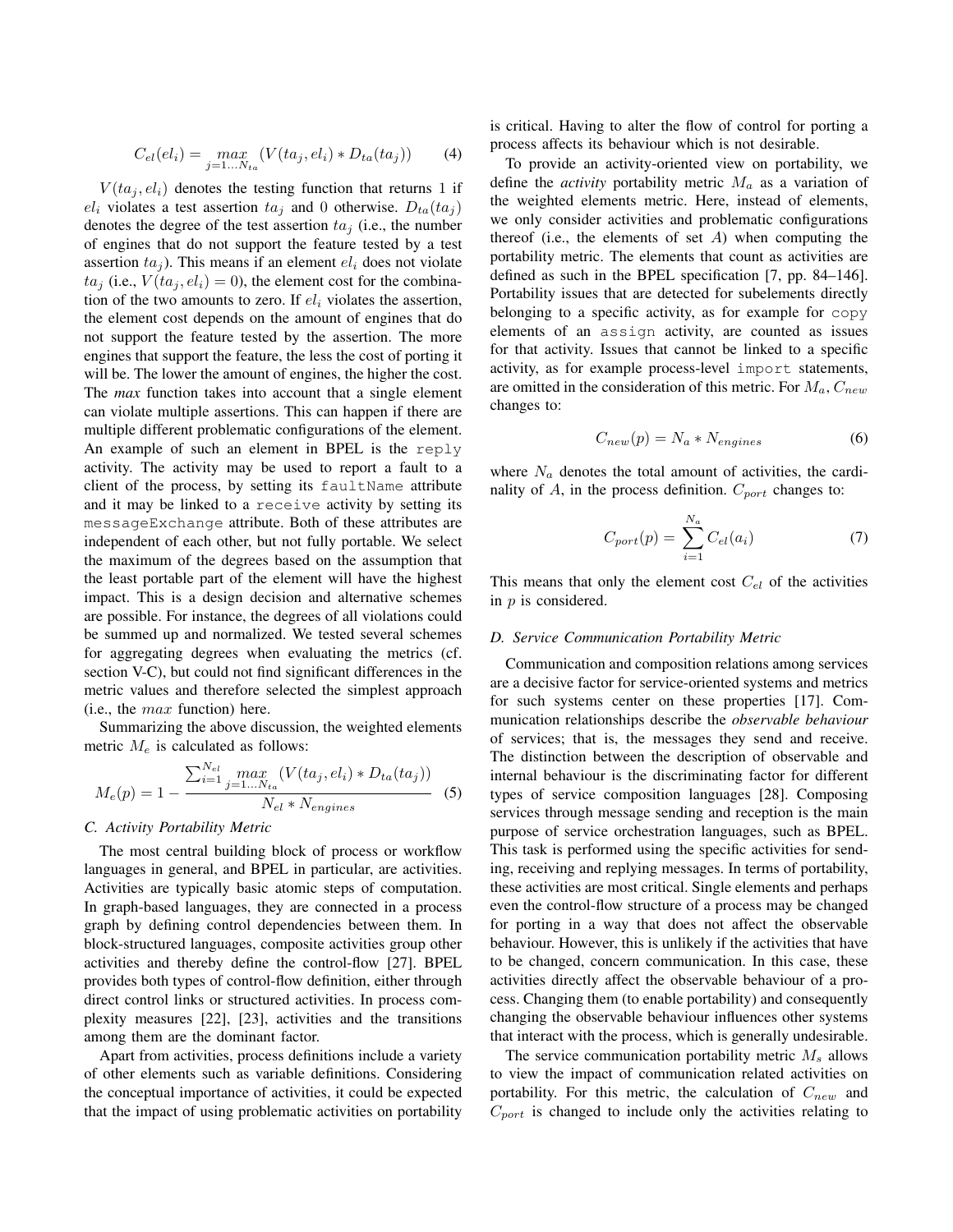Table I SUMMARY OF PROPOSED METRICS

| Description                                                             |  |  |  |  |  |
|-------------------------------------------------------------------------|--|--|--|--|--|
| Relates number of problematic elements to                               |  |  |  |  |  |
| total number of elements                                                |  |  |  |  |  |
| Weighed Elements, $M_e$<br>Extends $Mb$ by considering the degree of an |  |  |  |  |  |
| element                                                                 |  |  |  |  |  |
| Similar to $M_e$ , but is limited to activities                         |  |  |  |  |  |
| instead of elements                                                     |  |  |  |  |  |
| Similar to $M_e$ , but is limited to activities for                     |  |  |  |  |  |
| service communication instead of elements                               |  |  |  |  |  |
|                                                                         |  |  |  |  |  |

service interaction (i.e., the elements of set  $S$ ):

$$
C_{new}(p) = N_s * N_{engines}
$$
 (8)

$$
C_{port}(p) = \sum_{i=1}^{N_s} C_{el}(s_i)
$$
\n(9)

Effectively, this is an extension of  $M_a$  that focuses solely on activities for service interaction.  $N_s$  refers to the total amount of activities for service interaction, the cardinality of S.  $C_{port}$  is limited to only consider the element cost of these activities.

Table I summarizes the different metrics proposed.

## V. EVALUATION AND VALIDATION

Validation of new proposed metrics is crucial [29], both from the theoretical and from the practical point of view. A theoretical validation clarifies the properties of metrics and thus helps to determine when the metrics can be used in a meaningful way. An empirical validation demonstrates the applicability of the metrics and exemplifies their interpretation. In the next sections, we validate our metrics theoretically and empirically using different frameworks, following the methodology applied in similar studies [30].

## *A. Validating Construct Validity*

We validate the metrics theoretically using two wellknown validation frameworks [12], [13]. The first [13] focuses on *construct validity* and is to be used to define the scope of a metric. It specifies ten aspects that should be discussed for metrics to clarify their purpose and crucial characteristics, which we do in the following for all of our metrics in combination. For each aspect, typically a set of different properties is available and suggested by [13], one or more of which can be applicable for a metric. By the term *attribute*, [13] refer to the property that is to be measured, in our case portability. By the term *measurement instrument*, they refer to the tool used to compute metric values, in our case the static checker (cf. section III).

*1) Purpose of the metrics:* The metrics inform developers and system administrators about the portability characteristics of their software. When the change of a runtime system becomes necessary, they help to make a decision on whether to invest in porting or rewriting software.

*2) Scope of the metrics:* The metrics are of technical nature and are applicable during and after development. Their scope is typically a single (service and processoriented) project of one workgroup.

*3) Measured attribute:* The metrics address a quality attribute of service- and process-oriented software. Specifically, they address its portability.

*4) Natural scale of the attribute:* Portability of software naturally ranges between two poles, full portability without a single modification and no portability of any part of the program. This resembles an interval scale.

*5) Natural variability of the attribute:* Being a technical attribute, portability is not subject to variations that are common for attributes involving human factors, such as the performance of a person depending on the time of the day. We can only determine the variability of the attribute by observing it in practice and considering the ranges in which in typically varies. Therefore, we defer this discussion to the empirical evaluation in section V-C.

*6) Definition of the metrics:* The metrics and the functions for computing them have been formally defined in sections IV-A to IV-D. The measurement instrument used is *counting* (i.e., counting of portability issues in code). The measurement is automated.

*7) Natural scale of the metrics:* The metrics have a rational scale, ranging in the interval between zero and one.

*8) Natural variability of the instrument:* This aspect refers to the measurement error of the metrics. Our metrics rely on empirical data of language support in engines. As a consequence, the main source of measurement error in the instrument stems from incomplete or faulty data. We did not benchmark all engines that exist for BPEL, which is hardly feasible due to the effort associated with benchmarking and the licensing cost and strategy of several engine vendors. Hence, the data is not fully complete and strongly increasing the number of engines may also lead to a differing output of the measurement instrument. Another source of measurement error could come from faults in the benchmark that indicate portability issues where there are none (false-positives) or do not discover certain issues (falsenegatives). It is not possible to prove that no such errors exist. As the benchmark code is available to public scrutiny and has indeed been corrected by experts from other groups, we have confidence that this error rate is negligible.

*9) Relationship between metrics and attribute:* Our metrics are directly related to the measured attribute, portability. If for instance a non-standard extension element is introduced in the code, this will limit the overall portability of the process definition. The usage of this element will be detected by our measurement instrument and influence the metric values accordingly.

*10) Natural side effects of using the instrument:* As a general rule, the results of a measurement may change depending on the effort put into the measurement process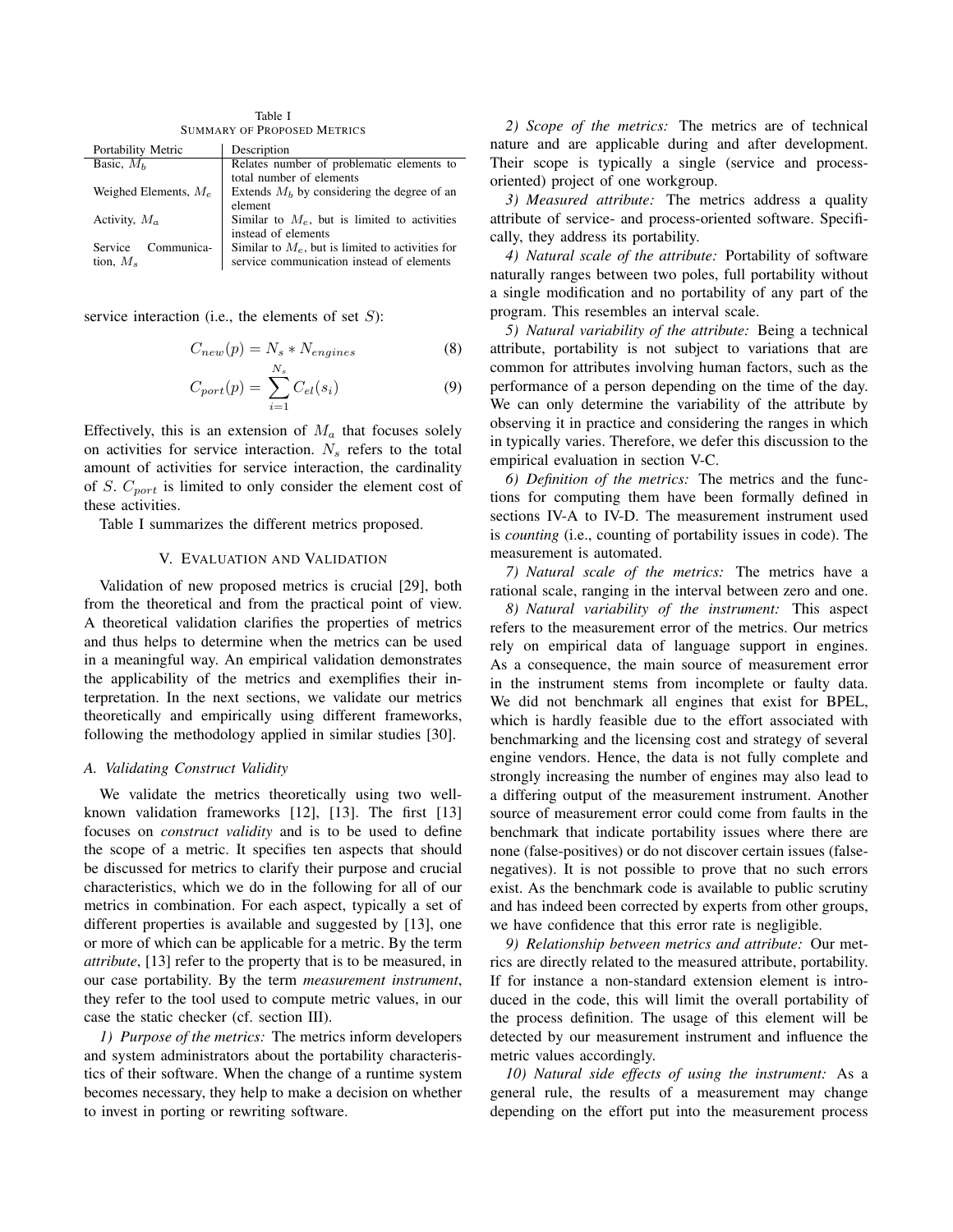itself. Especially manual measurement is prone to this error, as for example more time spent in measuring might result in more desirable metric values without any change in the underlying attribute. As we have automated the measurement process fully, there is no room for human bias in the measurement instrument.

#### *B. Validating Metric Properties*

The second theoretical validation framework [12] is grounded in measurement theory and defines certain types of metrics as well as the mathematical properties that should be satisfied by each type of metric. The model underlying [12] is that of a system which contains elements, relations between elements, and modules. In our case, elements map to elements of the process, relations to their ordering in the process graph and modules to sets of connected elements. The metric types are *size*, *length*, *complexity*, *cohesion*, and *coupling* metrics. Although there is no direct fit of the metrics proposed here to this framework, it is beneficial to discuss what kind of properties our metrics fulfill. The metrics presented here are formed by the relation of two metrics  $C_{port}$  and  $C_{new}$ , with different ways of calculating them. These metrics are complexity metrics in the sense of [12]. This means they fulfill the properties of *non-negativity*, *null value*, *symmetry*, *additivity*, and *monotonicity*. The purpose of relating  $C_{port}$  and  $C_{new}$  is to obtain a normalization which enables the comparison of programs of different sizes concerning their portability. Hence, our metrics are *normalized complexity metrics* which do no longer fulfill all properties of classical complexity metrics. In the following, we discuss each of the different properties.

*1) Non-negativity:* Both,  $C_{port}$  and  $C_{new}$ , are obtained by adding up positive numbers, so they are always positive. From this follows that the property of non-negativity also applies to the normalized metrics:

$$
M_{port}(p) \ge 0 \tag{10}
$$

*2) Null value:* The null value property requires that the complexity of an empty system, or in our case program, must be null. For an empty program the cost values will be zero. As a consequence, the normalized metrics result in a division by zero and are undefined. Therefore, the metrics do not fulfill the property of null value, precisely because they are normalized. As a general rule, the application of the metrics on empty programs is not meaningful.

*3) Symmetry:* Symmetry for complexity metrics requires that the complexity value does not depend on the labeling used for the relationships between elements. In our case, the relationship between elements translates to their ordering in the process graph. This means that two process definitions p and  $p^{-1}$  with an identical set of elements E that have different orders *order* and  $order^{-1}$  with the same control-flow semantics, should have the same metric values  $M_{port}(p)$ and  $M_{port}(p^{-1})$ . Reordering is possible for a variety of elements, for example when used for parallel processing or event handling. The cost metrics calculate the cost on a perelement basis, so the ordering is irrelevant and the metrics are symmetrical. As a consequence, also the normalized metrics are symmetrical. In the notation of [12]:

$$
(p= \land p^{-1}=)
$$
  

$$
\Rightarrow M_{port}(p) = M_{port}(p^{-1})
$$
 (11)

*4) Additivity:* Additivity requires that the complexity of a program that is composed of two disjoint modules is equal to the sum of their complexity. Although this applies to  $C_{port}$ and  $C_{new}$ , summing up the normalized portability metrics is meaningless, due to normalization.

*5) Monotonicity:* Monotonicity requires that the complexity of a program is no less than the sum of the complexity of two unrelated parts of it. In our case this can be illustrated by two parallel branches,  $p<sup>1</sup>$  and  $p<sup>2</sup>$  of the program p. The complexity of the overall program should be at least as high as the sum of the complexity of the two branches. For  $C_{port}$  and  $C_{new}$ , this property clearly holds. However, this does not apply for the normalized metrics. Due to the normalization, the metric value  $M_{port}(p)$ always is in the interval of  $M_{port}(p<sup>1</sup>)$  and  $M_{port}(p<sup>2</sup>)$  and not equal or higher than the sum of the two. Nevertheless, it is still monotonic. For instance, let  $C_{port}(p^1) < C_{port}(p^2)$ ,  $C_{new}(p^{1}) < C_{new}(p^{2})$ , and  $M_{port}(p^{1}) < M_{port}(p^{2})$ . From the additivity of complexity metrics we get:

$$
M_{port}(p) = \frac{(C_{port}(p^1) + C_{port}(p^2))}{(C_{new}(p^1) + C_{new}(p^2))}
$$

$$
> \frac{C_{port}(p^1)}{C_{new}(p^1)} = M_{port}(p^1)
$$
(12)

From this follows that  $M_{port}(p) > M_{port}(p^1)$ : The portability of the program will always be larger than the lower bound of the portability of two disjoint parts of it.

Summarizing the discussion, we can see that the metrics are normalized complexity metrics which fulfill the properties of non-negativity, symmetry, and monotonicity. They fail to satisfy the properties null value and additivity due to normalization.

## *C. Empirical Evaluation*

For an empirical evaluation, we need data in the form of concrete process definitions for which the metrics can be computed. Here, we use four libraries of process definitions, three of them coming from different BPEL vendors, being ActiveEndpoints, Apache ODE and Oracle. These libraries are freely available and serve as documentation and tests for the respective engines. We obtained the fourth collection from a set of different and more heterogeneous sources where BPEL process definitions are publicly available, such as the BPELUnit mailing list, Stackoverflow, and a collection of workflow patterns in BPEL [31]. We pseudonymize the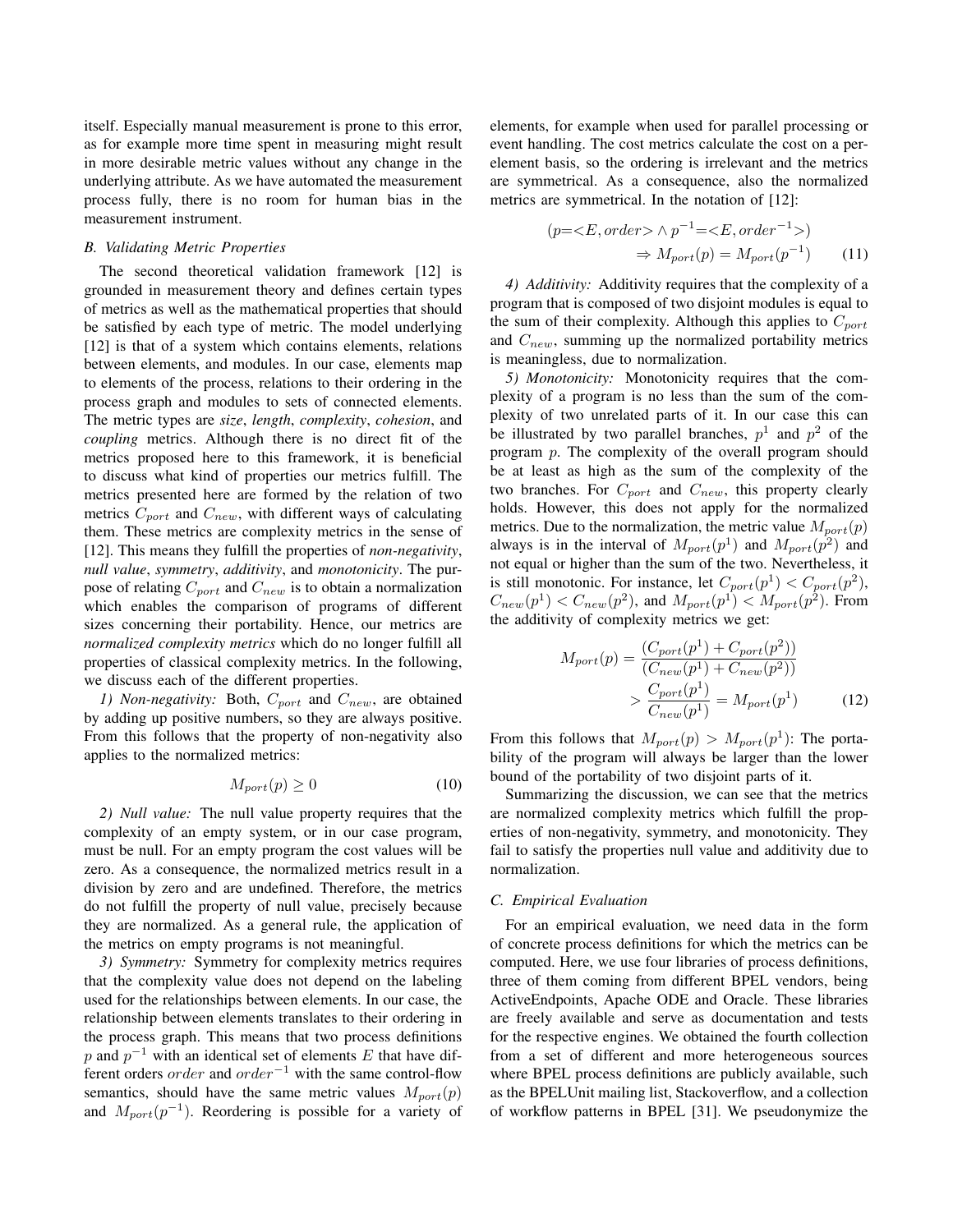libraries, because of licensing reasons for one of them. In total, the amount of process definitions adds up to a set of 215 process definitions. The processes vary strongly in complexity, ranging from eight to 168 elements, and cover all features of BPEL. The size of each library is listed in Table II and varies from 22 to 86.



Figure 2. Basic Portability for Process Libraries

*1) Natural Variability of Portability:* Table II shows descriptive statistics for the process libraries with the different metrics. Additionally, Fig. 2 depicts boxplots for the different process libraries and their basic portability. For all metrics and process libraries, mean portability values are relatively high, ranging at values of 0.9. All standard deviations are relatively low, with the highest value of 0.13 for  $L_1$  and  $M_b$ . This indicates that the processes of each library do not deviate strongly and, despite their differences in functionality, do share a common level of portability. At a first glance, this level may seem high. It is important to keep in mind, that the language and systems we consider here specifically aim to produce portable code. The question is what can be considered as high in this domain, or, in the terms of [13], what the natural variability of the attribute is here (cf. section V-A5). With the data at hand, we can provide a hint for the natural variability of the portability of service-oriented processes. Considering the aggregated means and standard deviations of the different metrics for all processes, listed in the last column of Table II, the data indicate that the portability naturally ranges at 0.94 and varies with a deviation of 0.07. Anything below this niveau can be considered as to be of lower quality.

In [10], even the top three engines in terms of successful conformance tests share only 45 % of the total test set. This implies that engines implement relatively disjoint sets of the language (cf. Fig. 1) and as a result lower portability values than the ones discussed here could be expected. However, disjointedness in language support only results in portability issues if processes use features that are not well supported. If they mainly use features of the basic language subset that is widely supported (i.e., that are in the set of 45 %), higher portability will be the result. The latter is the case for all of the four libraries.

*2) Description of the Process Libraries:* Looking at L1, relatively low values for  $M_b$  and  $M_e$  with values of 0.84 and 0.87 respectively, along with relatively high standard deviations, contrast high values for  $M_a$  and  $M_s$ . This reveals that the main portability issues do not lie in the controlflow and communication activities of the processes, these are indeed almost fully portable. The issues here reside mostly in the usage of non-standard extensions. Such issues, as they relate to extensions for logging, etc., tend to be fixable.

For  $L2$ , values of  $M_a$  and  $M_s$  are lower in total, and also lower than  $M_e$ . This indicates the opposite structure than for L1. Portability issues mainly originate from the activities and the control-flow definition. Whereas the process definitions do not make heavy use of language extensions, they rely on configurations that are of limited portability. Porting this process library will be comparatively harder.

L3 achieves high and similar values for all metrics. Low standard deviations along with a high number of processes provides confidence that the process library as a whole is of high quality. The only exception is  $M_s$ , where a comparably low portability value of 0.93 is combined with a relatively high standard deviation of 0.12. This shows that there are a few outliers with low portability to be found.

Finally, L4 shows similar values as L1, although with lower numbers in total. Portability issues mainly come from non-standard elements that do not directly relate to activities or communication aspects.

In total, L3 scores best when it comes to portability in general and a final decision is indicated by the aggregated metric values in the last column of Table II. This is also illustrated by Fig. 2, which shows the basic portability of the libraries, where L3 clearly ranges at the top. The other libraries lie at the border of an acceptable level, with L1 scoring lowest and showing the highest degree of variation. Focusing on the process and communication view  $(M_a$  and  $M_s$ ), L3 is overtaken by all but L2.

*3) Effect of Code Size:* Especially complexity metrics are prone to a distorting effect due to code size [32]. Metrics tend to vary for systems of differing size and therefore are unsuitable for the comparison of arbitrary programs. It is a quality property of a metric to be resilient to changes in code size. To compare the effect of code size on our metrics, we extract two groups of processes, large and small processes, from all of the libraries. Large processes come from the fourth quartile in terms of the number of elements (i.e., the 25% largest processes) and small processes from the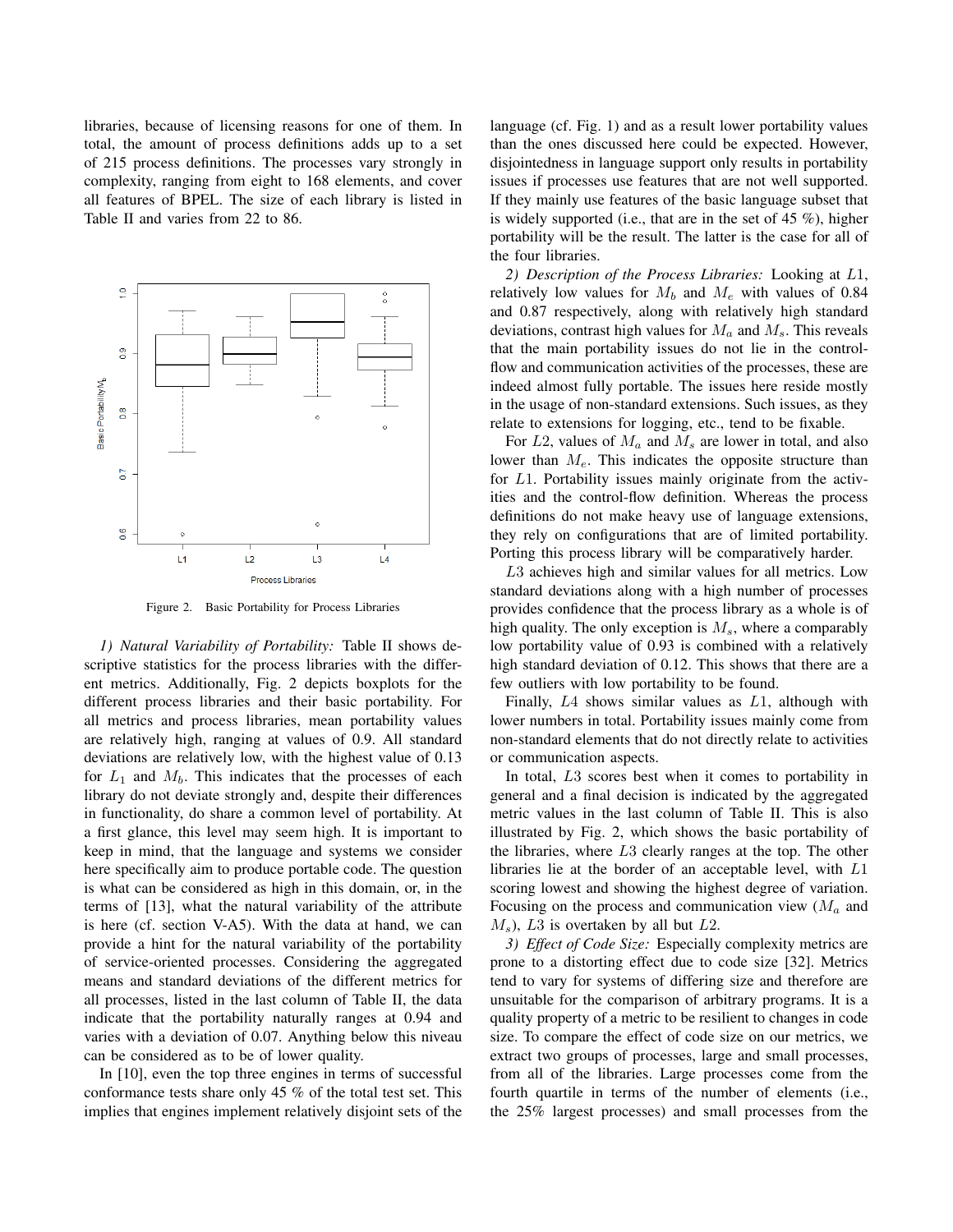| Collection             | N           | <b>Statistics</b> | $M_h$ | $M_e$ | $M_a$ | $M_{s}$ | Ø    |
|------------------------|-------------|-------------------|-------|-------|-------|---------|------|
| L1                     | 22          | Mean              | 0.84  | 0.87  | 0.99  | 0.99    | 0.92 |
|                        |             | Std. Dev.         | 0.13  | 0.11  | 0.02  | 0.06    | 0.11 |
| L2                     | 25          | Mean              | 0.90  | 0.97  | 0.92  | 0.94    | 0.93 |
|                        |             | Std. Dev.         | 0.03  | 0.01  | 0.04  | 0.08    | 0.05 |
| L <sub>3</sub>         | 82          | Mean              | 0.95  | 0.98  | 0.96  | 0.93    | 0.95 |
|                        |             | Std. Dev.         | 0.06  | 0.02  | 0.05  | 0.12    | 0.07 |
| L4                     | 86          | Mean              | 0.90  | 0.93  | 0.96  | 0.97    | 0.94 |
|                        |             | Std. Dev.         | 0.04  | 0.03  | 0.06  | 0.09    | 0.07 |
| All                    | Mean<br>215 |                   | 0.91  | 0.95  | 0.96  | 0.95    | 0.94 |
|                        |             | Std. Dev.         | 0.07  | 0.06  | 0.05  | 0.10    | 0.07 |
| Small Processes, $Q_1$ | 56          | Mean              | 0.91  | 0.94  | 0.98  | 0.99    | 0.96 |
|                        |             | Std. Dev.         | 0.11  | 0.09  | 0.03  | 0.03    | 0.08 |
| Large Processes, $Q_4$ | 55          | Mean              | 0.91  | 0.95  | 0.94  | 0.94    | 0.94 |
|                        |             | Std. Dev.         | 0.06  | 0.04  | 0.07  | 0.11    | 0.07 |

Table II DESCRIPTIVE STATISTICS FOR PROCESS LIBRARIES

Table III  $R^2$  for the Metrics  $M_b$   $M_e$   $M_a$   $M_s$  $M_b$  0.73 0.07 0.02  $M_e$   $\sim$  0.01 0.00  $M_a$  | | | 0.29

first quartile (i.e., the 25% smallest processes). Table II lists descriptive statistics for these sets in the last two rows. The mean values for large and small processes are very similar for all metrics and even identical for  $M_b$ . Differences in standard deviation are stronger, but only up to 0.08 which is still quite small. From this we can conclude that the effect of code size or changes to that size are negligible.

*4) Information Carried by the Metrics:* An important property of the different metrics is their ability to provide diverse information. This can be determined by looking at their correlation. If all metrics correlate strongly to each other, then strictly speaking they all carry similar information. If they all carry similar information, then there is no point in computing all of them. Instead, the simplest one is sufficient and the remaining ones can be discarded. The square of the linear correlation coefficient  $R^2$  is suggested in [29] to evaluate correlation. Table III outlines  $R^2$  for the different metrics. Except for  $M_b$  and  $M_e$ , all combinations show only a weak correlation. This means that they really provide different information and therefore it is beneficial to compute and consider them all.  $M_b$  and  $M_e$  show a strong correlation which can be attributed to the strong similarity in their computation. So, from an information-theoretic viewpoint,  $M_e$  is not superior to  $M_b$ . It is still beneficial to look at  $M_e$ , for reasons discussed in the following.

*5) Discriminative Power:* A central purpose of quality metrics is the ability to discriminate between different pieces of software. This ability is called the *discriminative power* of a metric. A metric that often assigns the same values to different pieces of software is not desirable, as it lacks this central property. Discriminative power can be measured by calculating the amount of unique metric values in the total set of values. The higher the amount of unique values, the better the metric is able to discriminate between different pieces of software. For  $M_b$  the discriminate power amounts to  $103/215 = 0.48$ , for  $M_e$  it is  $133/215 = 0.62$ , for  $M_a$ : 67/215 = 0.31, and for  $M_s$ : 28/215 = 0.13. Clearly,  $M_e$  has the highest degree of discriminative power. In combination with the fact that it correlates highly to  $M_b$ , we claim that for that reason,  $M_e$  is preferable to  $M_b$  and the specialized metric indeed does have an added value. Both,  $M_a$  and  $M_s$ , have a more limited degree of discriminative power which is expected as they abstract from certain aspects compared to  $M<sub>b</sub>$ . However, as demonstrated in the previous paragraph, they do carry information different from  $M_b$  and  $M_e$  and highlight more critical portability issues.

## VI. SUMMARY AND FUTURE WORK

In this paper, we presented a measurement framework for quantifying the portability of executable service-oriented processes, in particular BPEL process definitions. This framework provides an answer to the research question: *How can portability be measured for service-oriented processes?* The idea of using the amount of runtimes supporting certain language elements is an extension to classical portability metrics. Our measurement framework considers the portability of processes from different viewpoints that vary in their severity. We provide an extensive evaluation of the metrics, both from a theoretical and a practical angle. The theoretical validation confirms construct validity and shows that our metrics are normalized complexity metrics. The practical evaluation demonstrates their application.

One area of future work is the improvement of the measurement framework. A higher amount of engines included in the benchmark would enhance the quality of the metrics calculation. Especially commercial engines are of interest and the benchmark of several of these is ongoing work. Another area where work is needed is the quantification of further perspectives of the portability of service-oriented software. For instance, characteristics such as replaceability, installability or adaptability are defined as subcharacteristics